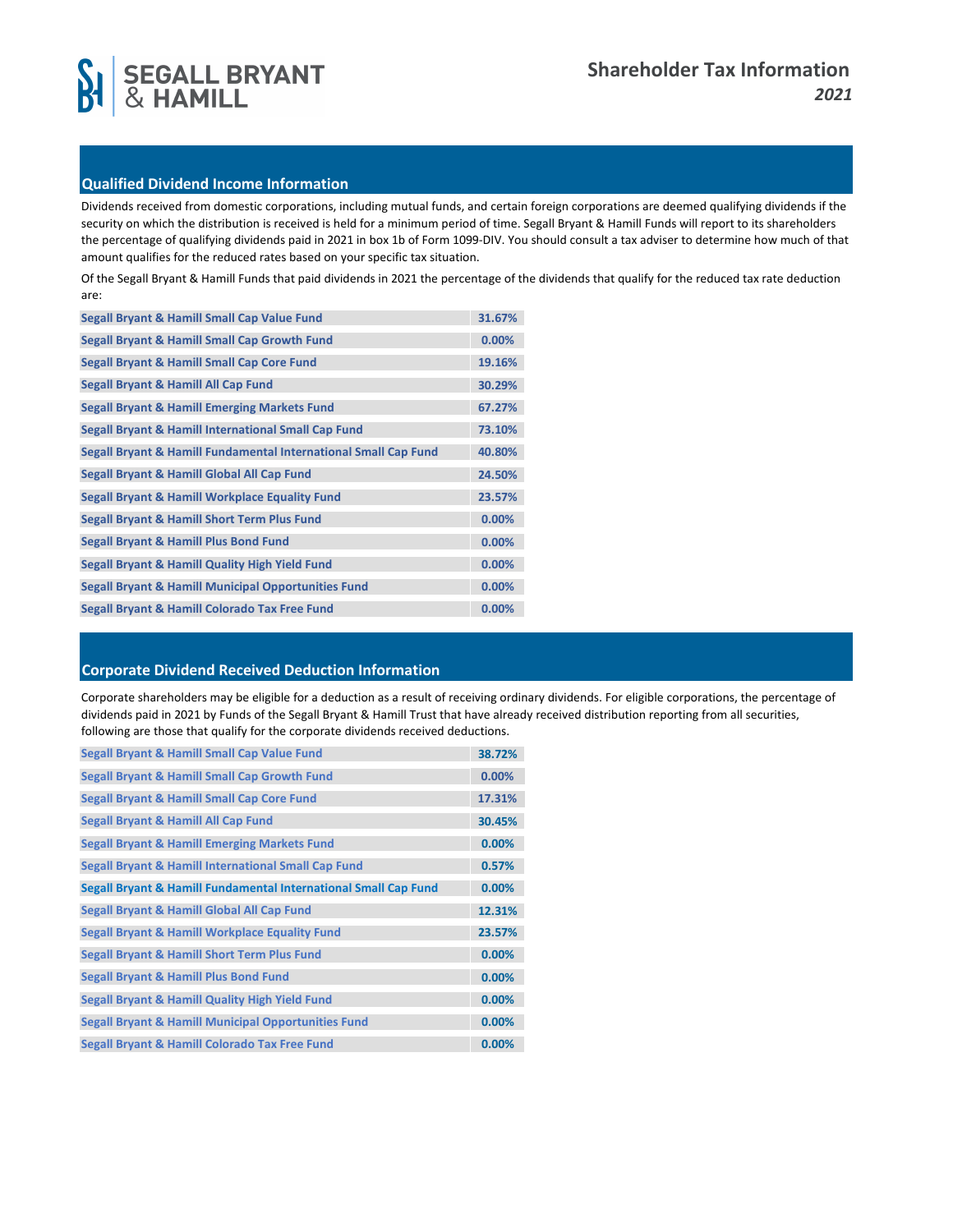### **State Tax Information**

The following information is provided to assist you in preparing your 2021 state income tax return.

The amount shown on your Form 1099-DIV in Box 1a may include income derived from U.S. Treasury obligations of the U.S. Government. Such income may be tax-exempt in your state. The percentages of the totals derived from such obligations and the percentage of assets invested in direct U.S. Government Obligations as of December 31, 2021 are presented in the table below:

|                                                        | Percent of Total in Box 1a of Form 1099-Percent of Assets Invested in Direct |                                                        |  |
|--------------------------------------------------------|------------------------------------------------------------------------------|--------------------------------------------------------|--|
|                                                        | <b>DIV Derived from U.S. Treasury</b><br>Obligations as of 12/31/2021        | <b>U.S. Government Obligations as of</b><br>12/31/2021 |  |
| <b>Segall Bryant &amp; Hamill Short Term Plus Fund</b> | 1.80%                                                                        | 1.76%                                                  |  |
| <b>Segall Bryant &amp; Hamill Plus Bond Fund</b>       | 9.55%                                                                        | 16.76%                                                 |  |

*For those shareholders who may be required to pay an intangible or personal-property tax, the last column indicates the percentage of assets held in direct U.S. Government Obligations on December 31, 2021. It is important to keep in mind that each state has its own policies that govern tax exemptions and liability. If you have any questions about the application of this information to your tax returns, please consult a tax adviser.*

More detailed information regarding U.S. Government obligations held in the Segall Bryant & Hamill Funds is presented below:

|                                                                                   | <b>Direct Obligations:</b> | <b>Indirect Obligations:</b>                                          |                                                  |                                                                               |
|-----------------------------------------------------------------------------------|----------------------------|-----------------------------------------------------------------------|--------------------------------------------------|-------------------------------------------------------------------------------|
| Percent of Income Earned from Government Investments (as<br>a percent of Box 1a): | <b>Treasury Income</b>     | <b>Federal Home Loan Mortgage</b><br><b>Mortgage Corp.</b><br>(FHLMC) | <b>Federal National</b><br>Association<br>(FNMA) | <b>Government</b><br><b>National Mortgage</b><br><b>Association</b><br>(GNMA) |
| <b>Segall Bryant &amp; Hamill Short Term Plus Fund</b>                            | 1.80%                      | 1.40%                                                                 | 0.36%                                            | $0.00\%$                                                                      |
| <b>Segall Bryant &amp; Hamill Plus Bond Fund</b>                                  | 9.55%                      | 5.08%                                                                 | 9.85%                                            | 1.83%                                                                         |

**Important Information for Residents of California, Connecticut and New York:**

**The Segall Bryant & Hamill Plus Bond Fund did not meet the threshold for federal obligations in 2021.**

#### **Segall Bryant & Hamill Municipal Opportunities Fund 2021 Dividend Information**

**88.06% of the dividends paid by the Segall Bryant & Hamill Municipal Opportunities Fund in 2021 are exempt from federal taxation.**

**2.57% of the dividends paid by the Segall Bryant & Hamill Municipal Opportunities Fund in 2021 are subject to the Federal Alternative Minimum Tax (AMT).**

**The percent of dividends paid by the Segall Bryant & Hamill Municipal Opportunities Fund in 2021 that were tax-exempt by state are listed below:**

| <b>State</b> | <b>Percent</b> | <b>State</b> | <b>Percent</b> | <b>State</b> | <b>Percent</b> |
|--------------|----------------|--------------|----------------|--------------|----------------|
| <b>AL</b>    | 0.07%          | LA           | 0.87%          | OH           | 3.69%          |
| <b>AZ</b>    | 2.65%          | <b>MA</b>    | 0.77%          | OK           | 0.03%          |
| <b>CA</b>    | 16.74%         | <b>MD</b>    | 0.97%          | <b>OR</b>    | 0.37%          |
| CO           | 11.26%         | MI           | 1.80%          | <b>PA</b>    | 4.89%          |
| FL           | 5.46%          | <b>MO</b>    | 0.70%          | <b>SC</b>    | 0.06%          |
| <b>GA</b>    | 0.29%          | <b>NC</b>    | 4.91%          | <b>TN</b>    | 2.63%          |
| HI           | 0.37%          | <b>ND</b>    | 0.86%          | <b>TX</b>    | 17.66%         |
| IA           | 0.08%          | <b>NH</b>    | 0.02%          | UT           | 1.57%          |
| IL           | 0.43%          | <b>NJ</b>    | 0.01%          | <b>VA</b>    | 2.76%          |
| IN           | 0.24%          | <b>NV</b>    | 1.61%          | <b>WA</b>    | 2.68%          |
| <b>KY</b>    | 0.01%          | <b>NY</b>    | 9.53%          | WI           | 4.01%          |

### **Segall Bryant & Hamill Colorado Tax Free Fund 2021 Dividend Information**

**95.91% of the dividends paid by the Segall Bryant & Hamill Colorado Tax Free Fund in 2021 are exempt from federal taxation.**

**None of the dividends paid by the Segall Bryant & Hamill Colorado Tax Free Fund in 2021 are subject to the Federal Alternative Minimum Tax (AMT).**

**For shareholders who are residents of the state of Colorado, 99.724% of the tax-exempt dividends paid by the Segall Bryant & Hamill Colorado Tax Free Fund in 2021 are exempt from state income taxes.**